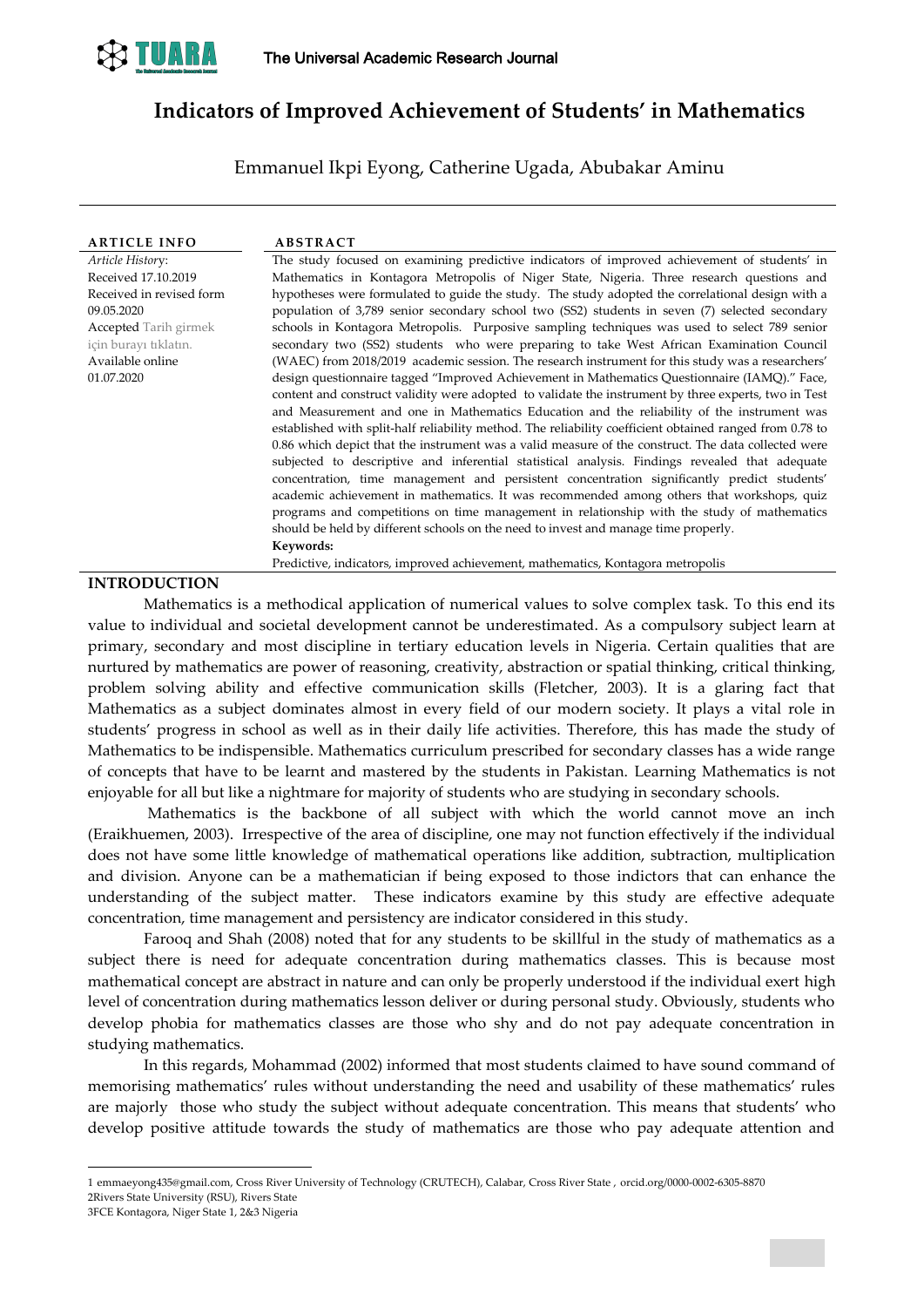concentration during the study of the subject in school. Whereas those who developed negative attitude towards Mathematics signifies lost interest towards studying Mathematics. It is the disposition of students' towards liking or disliking the study of Mathematics. Mathematics is an interesting subject as Farooq and Shah (2008) informed that students showed positive attitude towards learning Mathematics only when they concentrate effectively during mathematics class.

In an empirical study by [Semira,](https://www.researchgate.net/profile/Semira_Mehralizadeh) [Raheb](https://www.researchgate.net/profile/Raheb_Ghorbani) and Sheida (2013) on factors contributing to improve concentration and quality of Mathematics Education among upper high school students' in Malaysia. Two research questions and hypothesis were posed with a descriptive cross-sectional study; a population of 7891 respondents, using simple random sampling, a sample of all students from 2018-2019 academic year, numbering 768 students were drawn for the study. A valid and reliable researchers' developed questionnaire, including demographic data and variables associated with concentration as perceived by students, was used for data gathering. Items were rated by 5 points scale (scored as 0-4). Data were analyzed using descriptive and analytical statistics. The finding revealed that 180 students completed the questionnaires. 59.3% were female. Among the student-related factors, fatigue and sleepiness (mean 3.66±0.66) in class was recognized as the most remarkable factor interfering concentration. Meanwhile, studying teacher-related factors, teacher skills in applied demonstration of learning material (mean 3.47±0.80) was proved to be the main interfering factor. Among environmental factors, lighting and ventilation (mean 3.07±0.87) were the most significant factors. The most students believed that the highest concentration level was obtained in front seats (58.3%) in the morning sessions within 10-12 o'clock (43.8%). Conclusion: Regarding the fact that concentration is an acquisitive mental process, changing some behavioral patterns among students could lead to improvement in their concentration level. This may include planning for enough rest, paying attention to applied presentation of materials and consequently encouraging students, and providing a convenient learning setting such as physical conditions of the classroom.

Another important predictor of improved achievement in mathematics is proper time management means to take control of their time and work and do not let you steer the affairs of the incident in other words; man is passive in relation to the flow of life he will lose heavily. (khaki, 2002) noted that time management entails the act or process design and development of conscious control on the time spent on specific activities, especially to enhance the effectiveness, efficiency or productivity. Time is a priceless resource and continues to pass by without coming back. Time management as self-management with an explicit focus on time in deciding what to do; on how much time to allocate to activities; on how activities can be done more efficiently and on when the time is right for particular activities.

In the light of this, Amirali and Halai (2010) investigate factors responsible for quality of Mathematics instruction in secondary schools in Pakistan. The authors considered teachers' poor subject knowledge, lacking in pedagogical competence and students' perception about time management. The finding revealed that teachers' poor subject knowledge, lacking in pedagogical competence and students' perception about time management has a significant effect on mathematics achievement in the study area. The Merriam Webster dictionary to "persistent practice" is "to continue to do something or to try to do something even though it is difficult or other people want you to stop." Thinking of persistence in this way illuminates what a struggle it can be to persist and what learning process persistence is in itself. Academic persistence is regarded as the individual ability to direct personal resources towards the achievement of academic tasks and goals, including program completion. In other words, it is a modifiable individual noncognitive aspect, operationalised as the degree to which students feel compelled to pursue the goals needed to finish their current level of studies, regardless of the difficulties and obstacles they face. Persistence and effort are part of the grit construct, which predicts academic performance (Etsey, 2005).

Study by Ali (2011) on perceived factors responsible for the poor learning outcome in Mathematics among high school students in Gilgit-Baltistan. Three research questions and hypotheses with ex-post facto design and a sample of 564 respondents were drawn from a population of 5,674 using simple and stratified random sampling. The instrument for data collections was a mathematic concentration scale (MCS) validated by experts in the subject area with 0.87 reliability index. The findings revealed that students poor learning Mathematics was as a result of lack of deeper and better concentration and understanding of mathematical concepts. This has led to the overall falling standard of mathematics education in the school.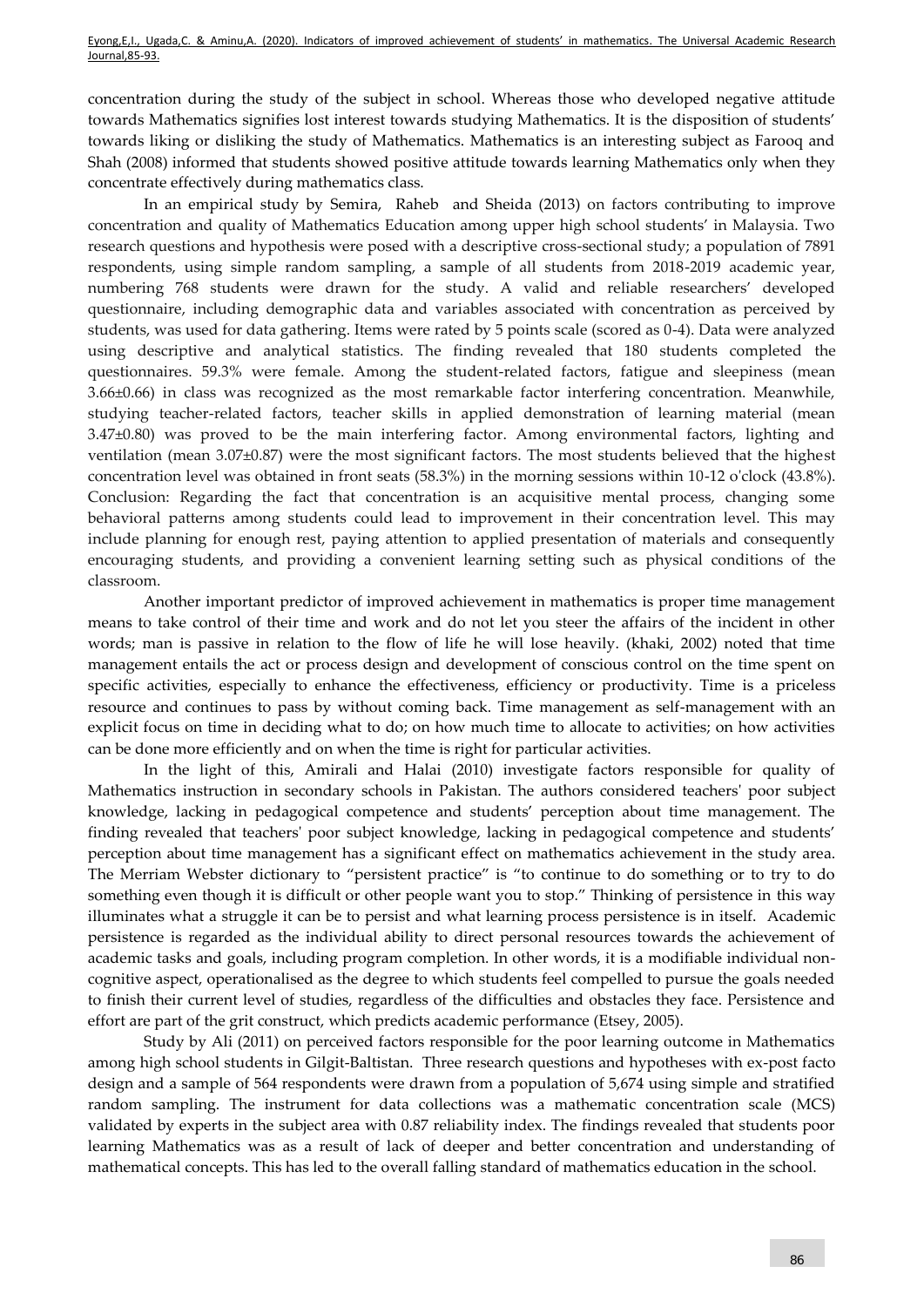In another empirical study by Mahanta and Islam (2012) who was interested in studying the influence of persistency of secondary students towards Mathematics and its relationship to achievement in mathematics among senior school students in South-Africa. Using five research question and hypotheses, the study utilized he correlational design with a sample of 214 respondents in the study area. A standadised instrument was used in data collection. The study found that majority of the boys considered mathematics to be a hard subject but they knew that Mathematics is very important to all. It was also revealed that most of the respondent did not consider reading mathematics due to it difficult nature. This means that understanding mathematics requires an individual to be consistent in the study of the subject. It is on the basis of this backdrop that the study intends to is to investigate the predictive indicators of improved achievement of students in Mathematics in Kontagora Metropolis of Niger State, Nigeria: Implication in Test and Measurement**.**

## **Statement of the problem**

The public outcry on the standard of education most especially in Mathematics in Kontagora metropolis has been of serious concern to all and sundry. This is manifested in external examinations like, National Examination Council (NECO), West Africa Examination Council (WAEC). result from 2015-2018 revealed that in 2015 the overall failure stood at 47%, in 2016 it rose to 53% and increased geometrically in 2017 and 2018 to 69% and 81% respectively. This ugly situation has drawn the interest of educationists and they tend to shift the blame on the poor application of indicators (factors) that could enhance achievement in Mathematics.

Poor concentration, lack of time management and unseriousness in terms of lack of persistent practices of mathematical concepts among others were attributed to the indicators of the dwindling poor achievement of students in Mathematics. These have led most students to some unethical practices in both internal and external examination just to pass. Most students who utilises such mischievous mean to pass mathematics end up reading lucrative courses like medicine, pharmacist, nursing in tertiary institution, without having the ethics of such profession. The resultant effect is that most end up not graduating from school. Even which some manage to graduate; they still become quacks in practice, which has further pose a serious challenge in our educational system in-spite of government effort to encourage the teaching of the subject. The problem of this study is: what are the predictive indicators of improved achievement of students in Mathematics in Kontagora Metropolis of Niger State, Nigeria: Implication in Test and Measurement**?**

## **Purpose of the Study**

The main purpose of the study is to investigate the predictive indicators of improved achievement of students in Mathematics in Kontagora Metropolis of Niger State, Nigeria: Implication in Test and Measurement**.** Specifically, the study would examine whether:

- 1. Students' concentration predicts achievement in Mathematics.
- 2. Time management predicts students' achievement in Mathematics.
- 3. persistent practice can predict students' achievement in Mathematics

## **Research Questions**

The following questions are raised to guide the conduct of the study.

- 1. To what extent does students' concentration predict achievement in Mathematics?
- 2. How does time management predict students' achievement in Mathematics?
- 3. To what extent does persistent practice can predict students' achievement in Mathematics

## **Research Hypotheses**

Ho1. Students' concentration doe not significantly predict achievement in Mathematics.

Ho2: Time management does no significantly predict students' achievement in Mathematics.

 Ho3 There is no significant predictive relationship between persistent practice and students' achievement in Mathematics.

## **RESEARCH METHODS**

This section focused on the methods and procedure to be employed in carrying out the study under the following subheadings: the research design, sample and sampling techniques, research instrument, validation and reliability of research instrument, procedure for data collection and data analysis techniques.

## **Research Design**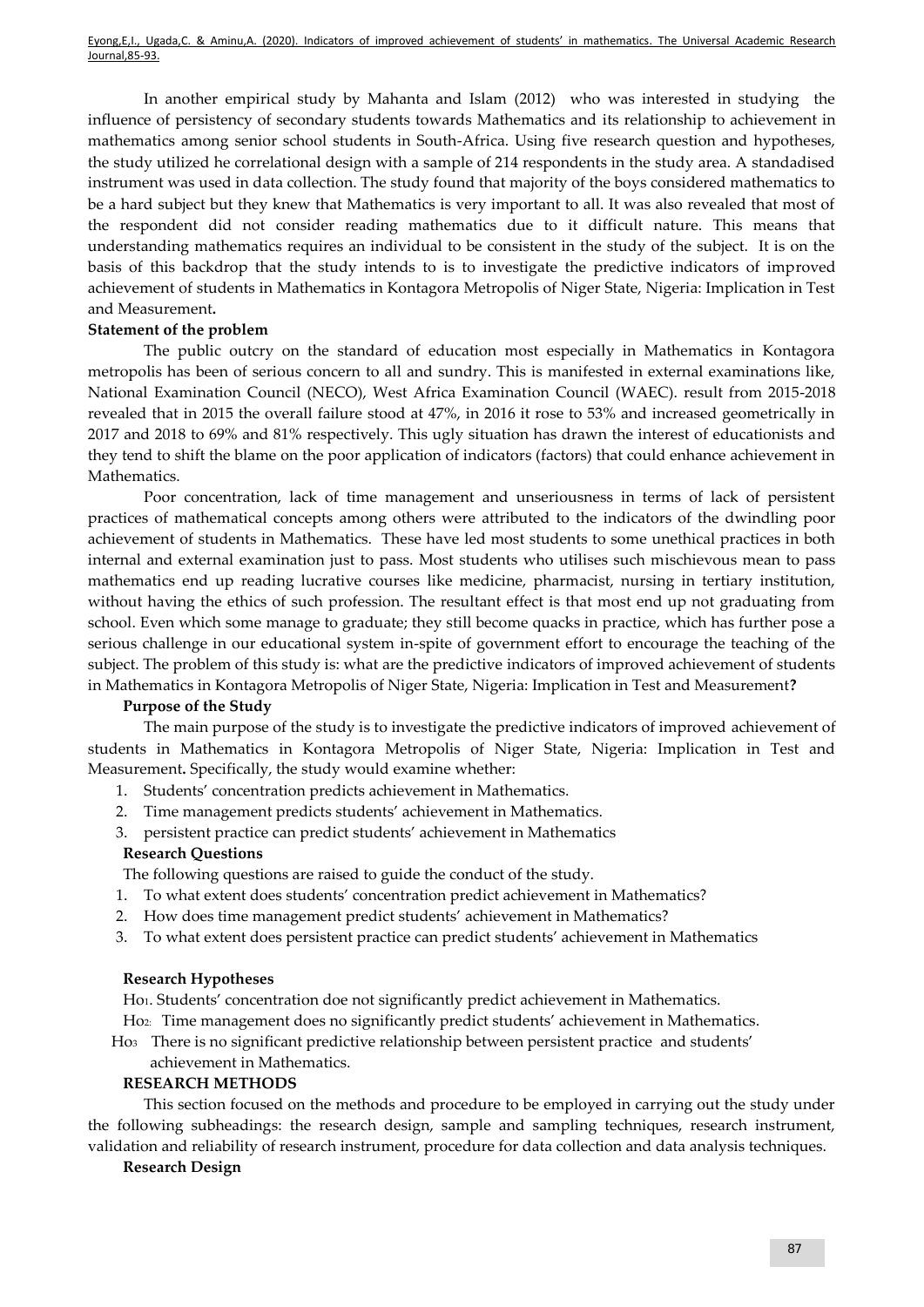The study adopted the correlational design because it intends to explore the relationship in terms of prediction among variables. Kothari (2005) defined corelational design as a measure the relationship that exit among two or more variables of interest.

## **Population, Sample and Sampling Techniques**

The population comprised of 3,789 senior secondary school two (SS2) students in seven (7) selected secondary schools. Purposive sampling techniques was used to select 789 senior secondary two (SS 2) students who were at the time of the study preparing to take West African Examination Council (WAEC) from 2018/2019 academic session, drawn from Mustapha Comprehensive Secondary School, Day secondary school Ungwan Nassarawa, F.C.E. demonstration school, Muazu Ibrahim Commercial School, Gods Foundation Academy, Perfect Secondary School and Saint Michael International School all in Kontagora metropolis of Niger state, Nigeria.

## **Research Instrument**

The research instrument for this study was a researchers' design questionnaire. tagged Improved Achievement in Mathematics Questionnaire (IAMQ) which contains two sections A and B. section A elicit bio-data and demographic information like name, school, class, sex and age while section B is a four point like- type scale. Students are asked to indicate their opinion by taking any of "Strongly Agreed (SA)" "Agreed (A)" "Disagreed (D)" "Strongly Disagreed (SD)"

## **Validation and Reliability of the Research Instrument**

To ascertain the validity of IAMQ, face, content and construct validity were adopted. The instrument was given for validated to three experts, two in Test and Measurement and one in Mathematics Education who rigorously scrutinized the items in the instruments to ensure adequate face, content and construct validity of the IAMQ and the final draft after all corrections was used in the pilot study. The reliability of the instrument was split half reliability method. The reliability coefficient obtained ranged from 0.78 to 0.86 which depict that the instrument was a valid measure of the construct.

## **Data Analysis Techniques**

The data collected were subjected to descriptive and inferential statistical analysis. The mean and standard deviation were employed to answer the research questions while the simple regression analysis was used to test the stated null hypothesis.

## **RESULTS**

The result of the study is presented hypothesis by hypothesis as shown below

## Hypothesis one

Students' level of concentration does not significantly predict achievement in Mathematics. The stated hypothesis was tested with simple regression analysis. This statistical analysis was used because the researcher wanted to explore the predictive relationship between concentration and students academic achievement in Mathematics. The result is presented in Table 1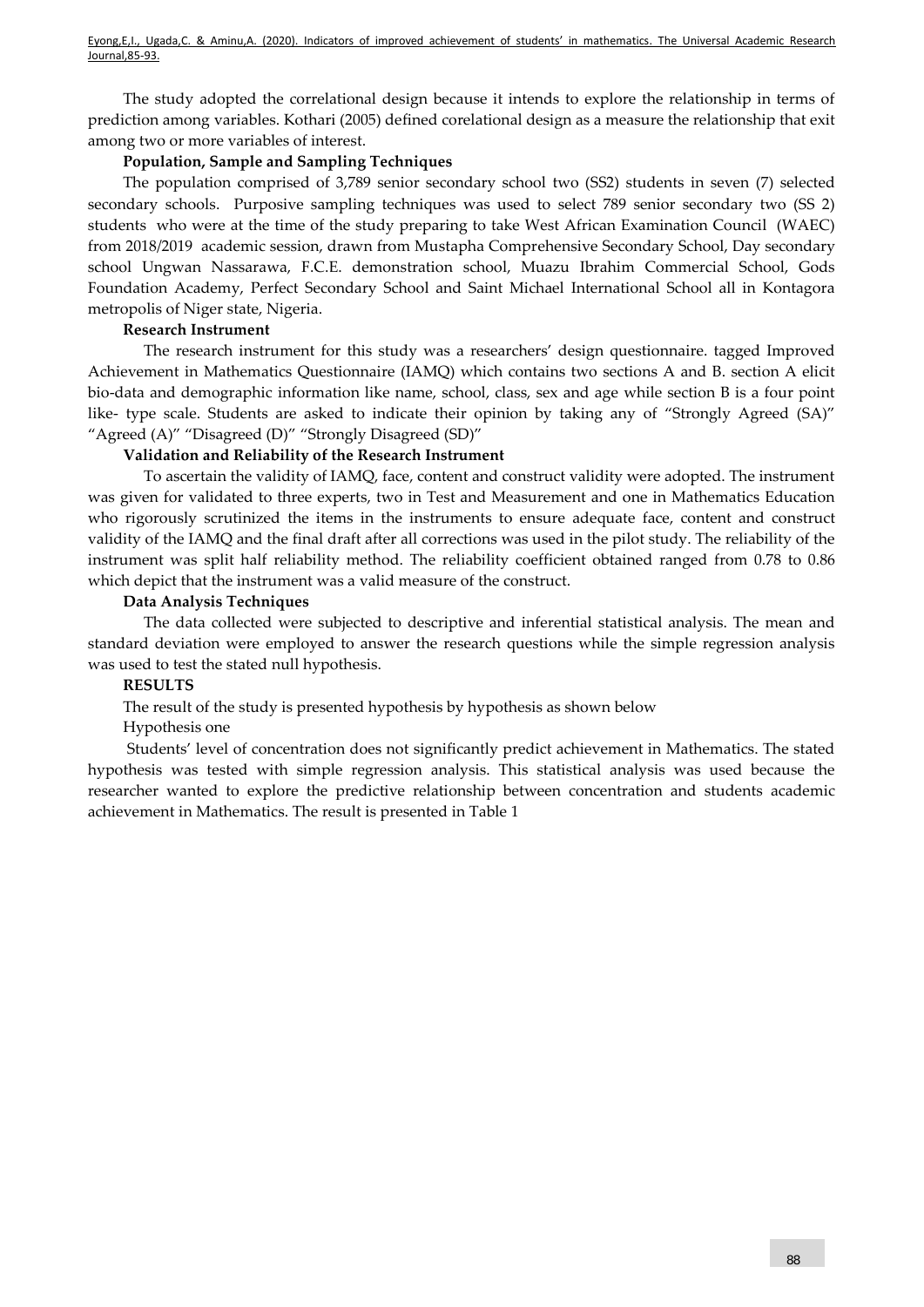| academic achievement in Mathematics |                                        |              |               |                                        |                |                            |                                           |
|-------------------------------------|----------------------------------------|--------------|---------------|----------------------------------------|----------------|----------------------------|-------------------------------------------|
| Variables                           |                                        |              |               | $\overline{X}$                         |                | <b>SD</b>                  | $\mathbf N$                               |
| Students concentration              |                                        |              |               | 15.9618                                |                | 3.56563                    | 654                                       |
|                                     | Academic achievement in<br>Mathematics |              |               |                                        | 17.4572        | 2.85491                    | 654                                       |
|                                     |                                        |              | Groups        |                                        |                | Concentration              | Academic<br>achievement in<br>Mathematics |
| Pearson<br>Correlation              |                                        |              | Concentration |                                        |                | 1.000                      | .844                                      |
|                                     |                                        |              |               | Academic achievement in<br>Mathematics |                | .844                       | 1.000                                     |
|                                     |                                        |              | Concentration |                                        |                |                            | .000                                      |
| Sig. (2-tailed)                     |                                        |              |               | Academic achievement in<br>Mathematics |                | .000                       |                                           |
|                                     |                                        |              |               | Concentration                          |                | 654                        | 654                                       |
| N                                   |                                        |              |               | Academic achievement in<br>Mathematics |                | 654                        | 654                                       |
| Model                               | ${\bf R}$                              | $\mathbb{R}$ |               | Adjusted R                             |                | Std. Error of the Estimate |                                           |
| summary                             |                                        | Square       |               | Square                                 |                |                            |                                           |
|                                     | .8<br>44 <sup>a</sup>                  | .712         |               | .553                                   |                | 2.38498                    |                                           |
| Model                               |                                        |              |               | Unstandardize                          | Standardize    | t-value                    | p-value                                   |
|                                     |                                        |              |               | d Coefficients                         | d Coefficients |                            |                                           |
|                                     |                                        |              | B             | Std.                                   | Beta           |                            |                                           |
|                                     |                                        |              |               | Error                                  |                |                            |                                           |
|                                     | (Constant)                             |              | .256          | .578                                   |                | 5.443                      | .000                                      |
| Concentratio<br>n                   |                                        |              | 929           | .033                                   | .844           | 28.417                     | .000                                      |

**TABLE 1** Results of simple regressions analysis with students concentration and

 $*<sub>p</sub><0.05$ 

Table 1 revealed that the descriptive statistics, correlation statistics and model summary for both the predictive and criterion variables. The means and standard deviation for the dependent variable (academic achievement in Mathematics) is 15.9618 and 3.36563 while for the independent variable (concentration) has a means of 17.4572 and standard deviation of 2.85491. A correlation of .844 (*p* < .000) suggests there is a strong positive relationship between concentration and academic achievement in Mathematics. The Model Summary provides the  $r^2$  = .712 suggests that 71% of the variance in students level of concentration score can be explained by the academic achievement in Mathematics scores (p-value .000<.05). This implies that the extent of academic achievement in Mathematics is predicted by the extent of concentration the students put in the subject Mathematics

Hypothesis two

: Time management does no significantly predict students' achievement in Mathematics. The stated hypothesis was tested with simple regression analysis. This statistical analysis was used because the researcher wanted to explore the predictive validity of concentration on students academic achievement in Mathematics which was measured continuous variable (X and Y) as presented in Table 2.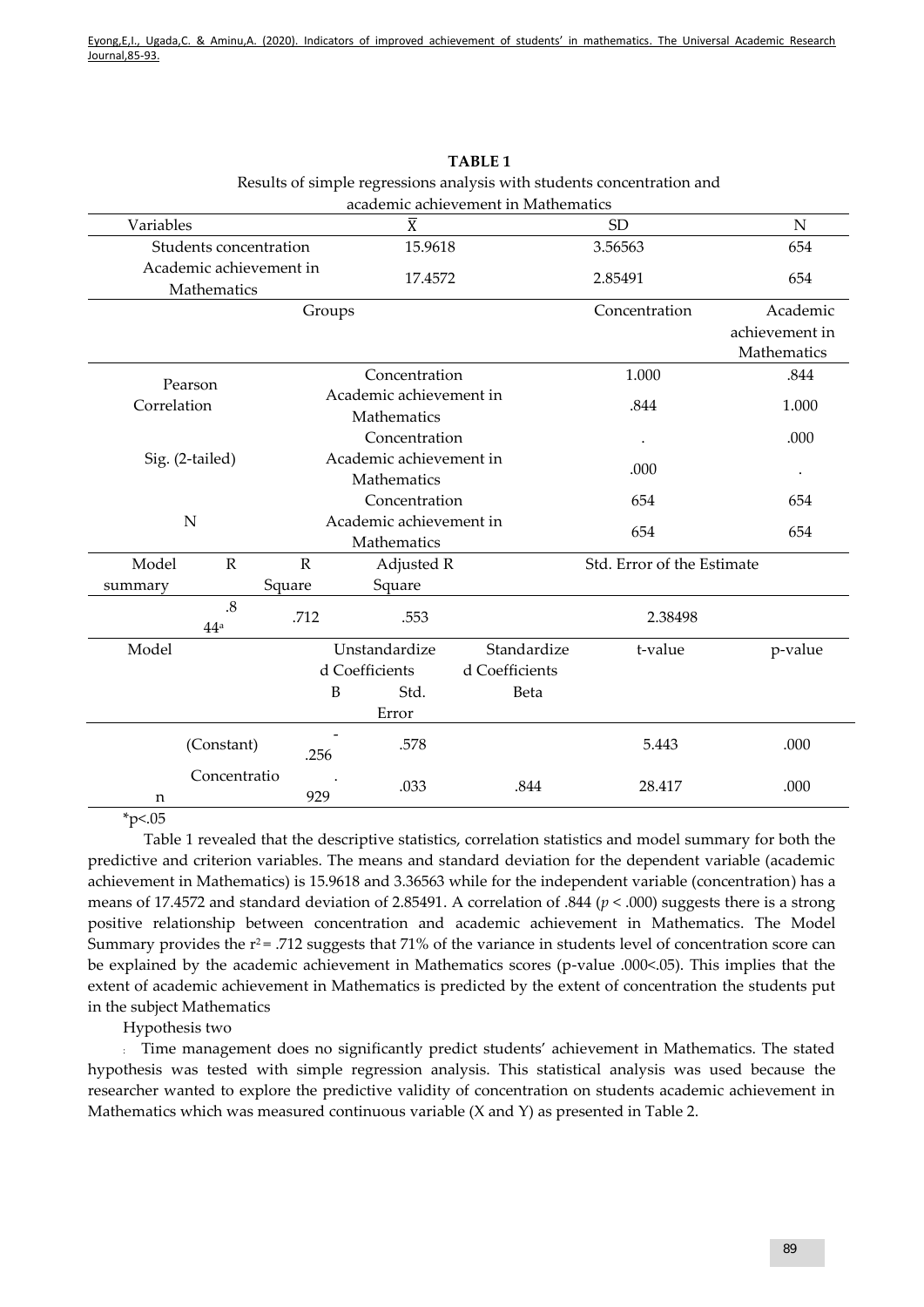|                        |                                        |              |                                        | academic achievement in Mathematics |                               |                      |
|------------------------|----------------------------------------|--------------|----------------------------------------|-------------------------------------|-------------------------------|----------------------|
|                        | Variables                              |              | $\overline{\text{X}}$                  |                                     | <b>SD</b>                     | ${\bf N}$            |
|                        | Academic achievement in<br>Mathematics |              | 15.9801                                |                                     | 3.53743                       | 654                  |
|                        | Time management                        |              | 17.1870                                |                                     | 2.61420                       | 654                  |
|                        |                                        | Groups       |                                        |                                     | Academic                      | Time                 |
|                        |                                        |              |                                        |                                     | achievement in<br>Mathematics | management           |
| Pearson<br>Correlation |                                        |              | Academic achievement in<br>Mathematics |                                     | 1.000                         | .895                 |
|                        |                                        |              | Time management                        |                                     | .895                          | 1.000                |
| Sig. (2-tailed)        |                                        |              | Academic achievement in<br>Mathematics |                                     |                               | .000                 |
|                        |                                        |              | Time management                        |                                     | .000                          | $\ddot{\phantom{0}}$ |
| N                      |                                        |              | Academic achievement in<br>Mathematics |                                     | 654                           | 654                  |
|                        |                                        |              | Time management                        |                                     | 654                           | 654                  |
| Model                  | ${\bf R}$                              | $\mathbb{R}$ | Adjusted R                             |                                     | Std. Error of the Estimate    |                      |
| summary                |                                        | Square       | Square                                 |                                     |                               |                      |
| $.8\,$<br>95a          |                                        | .810         | .810                                   |                                     | 2.36126                       |                      |
| Model                  |                                        |              | Unstandardize                          | Standardize                         | t-value                       | p-value              |
|                        |                                        |              | d Coefficients                         | d Coefficients                      |                               |                      |
|                        |                                        | B            | Std.                                   | Beta                                |                               |                      |
|                        |                                        |              | Error                                  |                                     |                               |                      |
| (Constant)             |                                        | .264         | .577                                   |                                     | $-.457$                       | .001                 |
| Time<br>management     |                                        | 931          | .033                                   | .745                                | 28.501                        | .000                 |

**TABLE 2** Results of simple regressions analysis with time management and

 $*<sub>p</sub><0.05$ 

Table 2 revealed that the descriptive statistics, correlation statistics and model summary for both the predictive and criterion variables. The means and standard deviation for the dependent variable (Academic achievement in Mathematics) is 15.9801 and 3.53743 while for the independent variable (time management) has a means of 17.1870 and standard deviation of 2.61420. The correlations table which provides a correlation matrix along with probability values for all variables with a correlation of .895 (*p* < .000) suggests there is a strong positive relationship between Time management and Academic achievement in Mathematics. The Model Summary provides the  $r^2$  = .895 suggests that 81% of the variance in time management score can be explained by the Academic achievement in Mathematics scores (p-value .000<.05). This implies that the extent of Academic achievement in Mathematics is strongly predicted by how successful time management by students.

Hypothesis three

There is no significant predictive relationship between persistent practice and students' achievement in Mathematics. The simple regression analysis was employed to test the stated null hypothesis of the study. This is presented in Table 3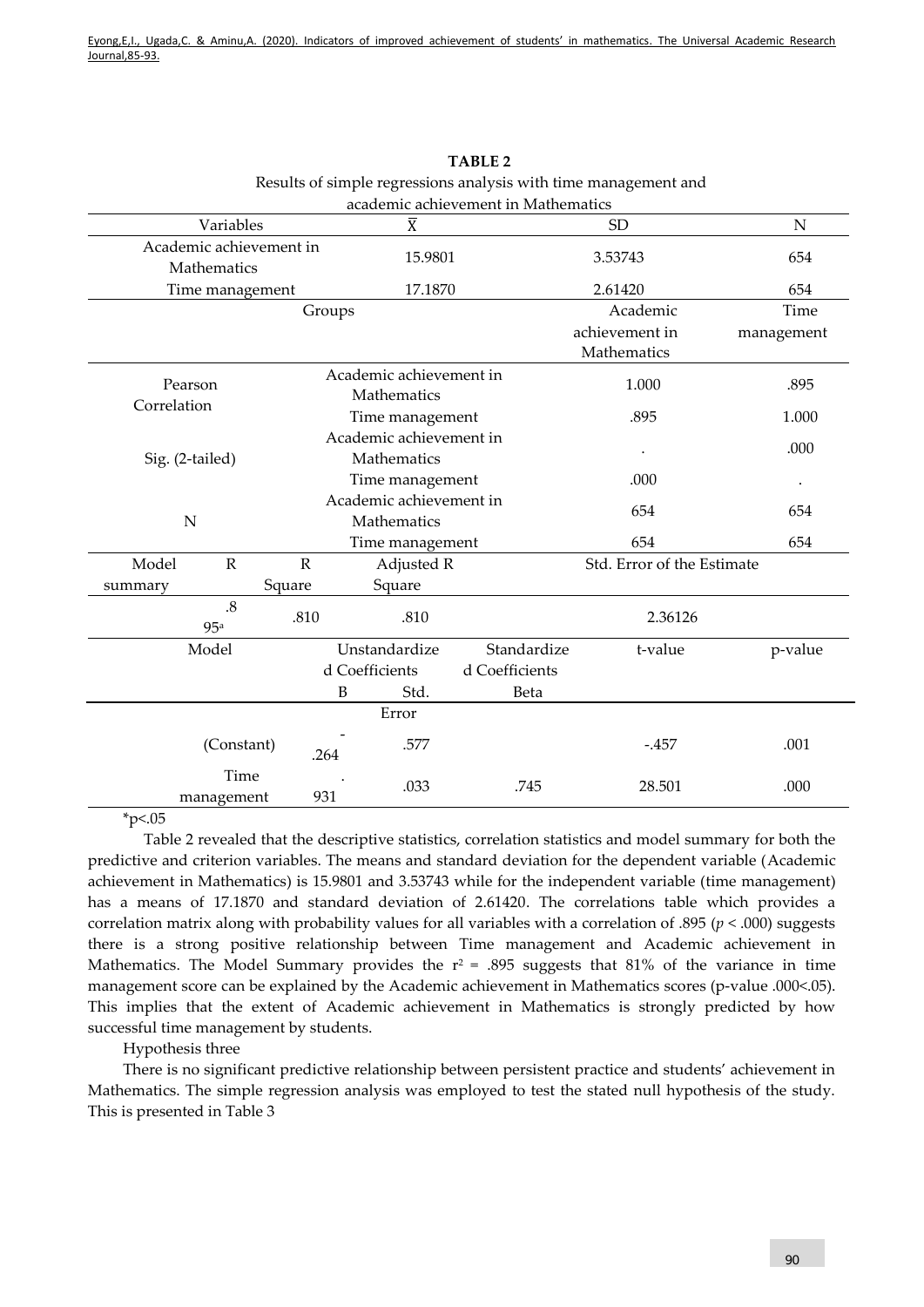| academic achievement in mathematics    |                     |           |                                        |                |                            |             |  |
|----------------------------------------|---------------------|-----------|----------------------------------------|----------------|----------------------------|-------------|--|
| Variables                              |                     |           | $\overline{X}$                         |                | SD                         | $\mathbf N$ |  |
| Academic Achievement in<br>Mathematics |                     |           | 15.9801                                |                | 3.53743                    | 653         |  |
|                                        | Persistent practice |           |                                        | 17.4012        | 2.72426                    | 653         |  |
|                                        |                     | Groups    |                                        |                | Academic                   | Persistent  |  |
|                                        |                     |           |                                        |                | Achievement in             | practice    |  |
|                                        |                     |           |                                        |                | Mathematics                |             |  |
| Pearson<br>Correlation                 |                     |           | Academic Achievement in<br>Mathematics |                | 1.000                      | .712        |  |
|                                        |                     |           | Persistent practice                    |                | .712                       | 1.000       |  |
| Sig. (2-tailed)                        |                     |           | Academic Achievement in                |                |                            | .000        |  |
|                                        |                     |           | Mathematics                            |                |                            |             |  |
|                                        |                     |           | Persistent practice                    |                | .000                       |             |  |
|                                        |                     |           | Academic Achievement in                |                | 653                        | 653         |  |
|                                        | $\mathbf N$         |           | Mathematics                            |                |                            |             |  |
|                                        |                     |           | Persistent practice                    |                | 653<br>653                 |             |  |
| Model                                  | $\mathbb{R}$        | ${\bf R}$ | Adjusted R                             |                | Std. Error of the Estimate |             |  |
| summary                                | .7                  | Square    | Square                                 |                |                            |             |  |
|                                        | 12 <sup>a</sup>     | .507      | .506                                   |                | 2.48551                    |             |  |
| Model                                  |                     |           | Unstandardize                          | Standardize    | t-value                    | p-value     |  |
|                                        |                     |           | d Coefficients                         | d Coefficients |                            |             |  |
|                                        |                     | B         | Std.                                   | Beta           |                            |             |  |
|                                        |                     |           | Error                                  |                |                            |             |  |
| (Constant)                             |                     | .110      | .629                                   |                | $-.174$                    | .002        |  |
| Persistent<br>practice                 |                     | 925       | .036                                   | .712           | 25.878                     | .000        |  |

**TABLE 3** Results of simple regressions analysis with persistent practice and

 $*_{p<.05}$ 

Table 3 shows the descriptive Statistics, correlation statistics and model summary for both the predictive and criterion variables. The means and standard deviation for the dependent variable (Academic Achievement in Mathematics) is 15.9801 and 3.53743 while for the independent variable (persistent practice) has a means of 17.4012 and standard deviation of 2.72426. A correlation of .712 (*p* < .000) suggests there is a strong positive relationship between persistent practice and Academic Achievement in Mathematics. The Model Summary provides the  $r^2$  = .507 suggests that 51% of the variance in persistent practice score can be explained by the Academic Achievement in Mathematics scores (p-value .000<.05). This implies that the extent of Achievement in Mathematics is strongly predicted by how successful persistent practice of mathematical concepts by students.

## **CONCLUSION AND DISCUSSIONS**

Mathematics is an all round subject that play a role in virtually all the science discipline. The paper puts it clear that the indispensible nature of mathematics makes the subject very unique in all area of knowledge. Most students shy away from mathematics in class without knowing that mathematics is a very simple subject only if one understands the pre-requisite skills needed for its operations. This paper, using the authors' experience in mathematics teaching pinpoints that effective concentration, proper time management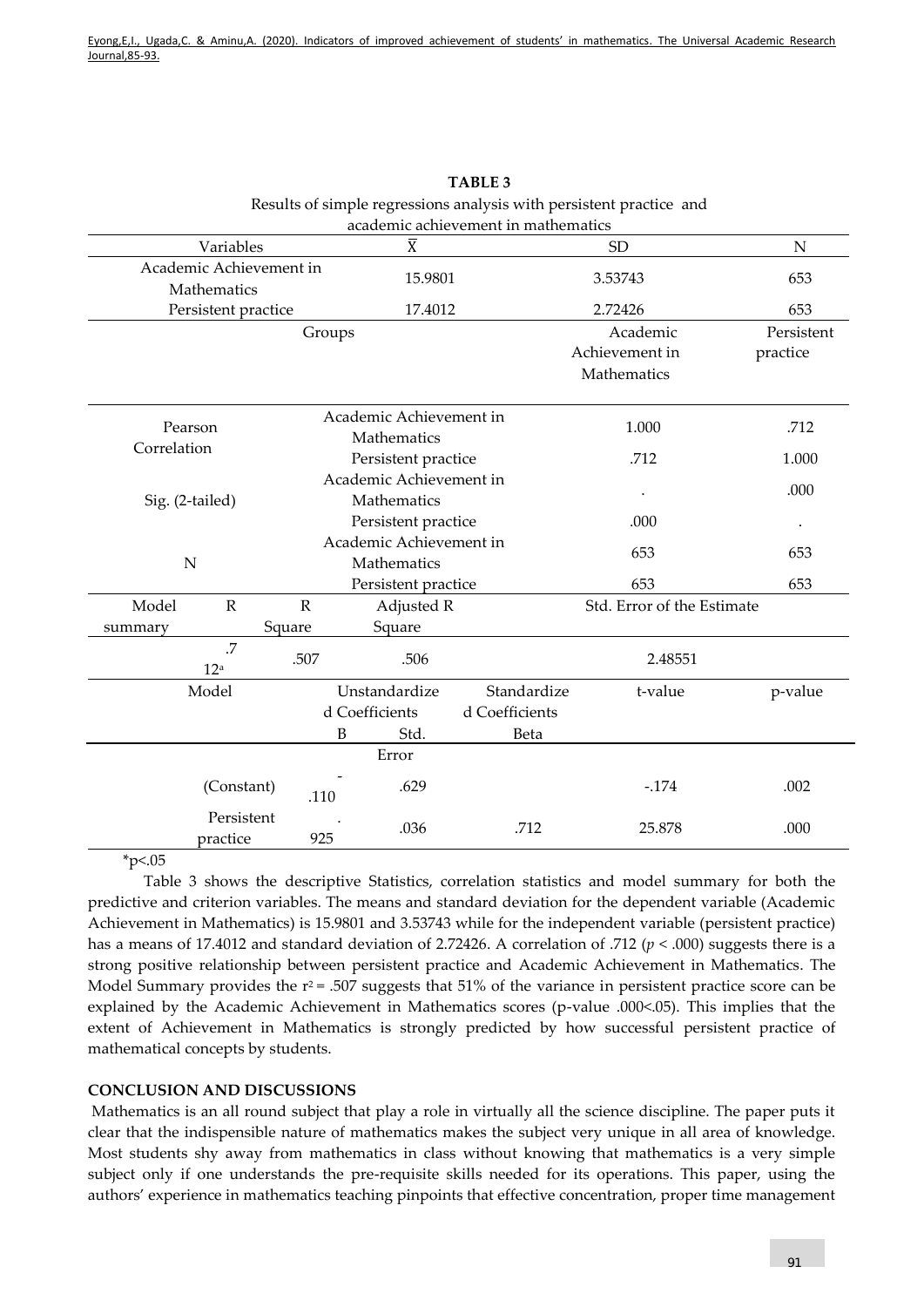and persistency in the study of mathematics can facilitate mathematical knowledge among students. The paper has demonstrated that action learning of mathematics goes hand in hand with concept attitude and motivation on the part of the learner. The need for students to show good mastery of the subject was also outline in the study. Therefore mathematics should not be seen as a difficult subject means to be studied by students who are exceptionally good academically. Irrespective of one's background, proper application of effective concentration, proper time management and persistency can foster and improve an individual's understanding of mathematics as a subject for all. The study finding was discussed hypothesis by hypothesis as presented below

Hypothesis one showed that students level of concentration has a significant relationship on the achievement in mathematical. Lack of adequate concentration can deprive a student from understanding mathematics as a concept. The finding agrees with [Semira,](https://www.researchgate.net/profile/Semira_Mehralizadeh) [Raheb](https://www.researchgate.net/profile/Raheb_Ghorbani) and Sheida (2013) whose finding revealed that 180 students completed the questionnaires. 59.3% were female. Among the student-related factors, fatigue and sleepiness (mean 3.66±0.66) in class was recognized as the most remarkable factor interfering concentration. Meanwhile, studying teacher-related factors, teacher skills in applied demonstration of learning material (mean 3.47±0.80) was proved to be the main interfering factor. Among environmental factors, lighting and ventilation (mean 3.07±0.87) were the most significant factors. The most students believed that the highest concentration level was obtained in front seats (58.3%) in the morning sessions within 10-12 o'clock (43.8%). Conclusion: Regarding the fact that concentration is an acquisitive mental process, changing some behavioral patterns among students could lead to improvement in their concentration level. This may include planning for enough rest, paying attention to applied presentation of materials and consequently encouraging students, and providing a convenient learning setting such as physical conditions of the classroom.

Again, hypothesis two revealed that time management was found to predict students academic achievement in Mathematics. Time is a very important variable as if wrongly spent cannot be recovered. The finding agrees with Amirali and Halai (2010) whose finding revealed that teachers' poor subject knowledge, lacking in pedagogical competence and students' perception about time management has a significant effect on mathematics achievement in the study area.

Hypothesis three revealed that there is a significant relationship between persistent practices has significantly predicts students academic achievement in Mathematics. This is in agreement with the notion that practice makes perfect. Thus constant practice is a key to perfection. The present result is in harmony with that by Study by Ali (2011) findings revealed that students poor learning Mathematics was as a result of lack of deeper and better concentration and understanding of mathematical concepts. This has led to the overall falling standard of mathematics education in the school. Also, Mahanta and Islam (2012) found that majority of the boys considered mathematics to be a hard subject but they knew that Mathematics is very important to all. It was also revealed that most of the respondent did not consider reading mathematics due to it difficult nature. This means that understanding mathematics requires an individual to be consistent in the study of the subject

## **IMPLICATION OF THE STUDY ON TEST AND MEASUREMENT**

The result of the finding would have strong implications of teachers who and students who are the primary consumer of test as it will enable students to develop good study habits which could lead to good academic achievement in mathematics. It is also expected that the finding would provide parents with detailed information on the improved way of enhancing mathematics performance for enhanced academic achievement of their children/wards and help them to encourage their children to develop a better understanding of Mathematical skills needed for quality education.

Teachers would see the result of the findings useful especially in discharging their duties in the school. This would be achieved through the accurate information that would be provided in the study that will guide them of the salient skill who assigning numerals to student.

This study would enable test experts to initiate programmes that would facilitate effective study of Mathematics in primary and secondary schools Finally, the result of the finding would pose positive implication by encouraging members of the public to motivate their wards to take their education very important and discourage laziness, examination malpractice and other anti-social vices among students in their communities.

#### **RECOMMENDATIONS**